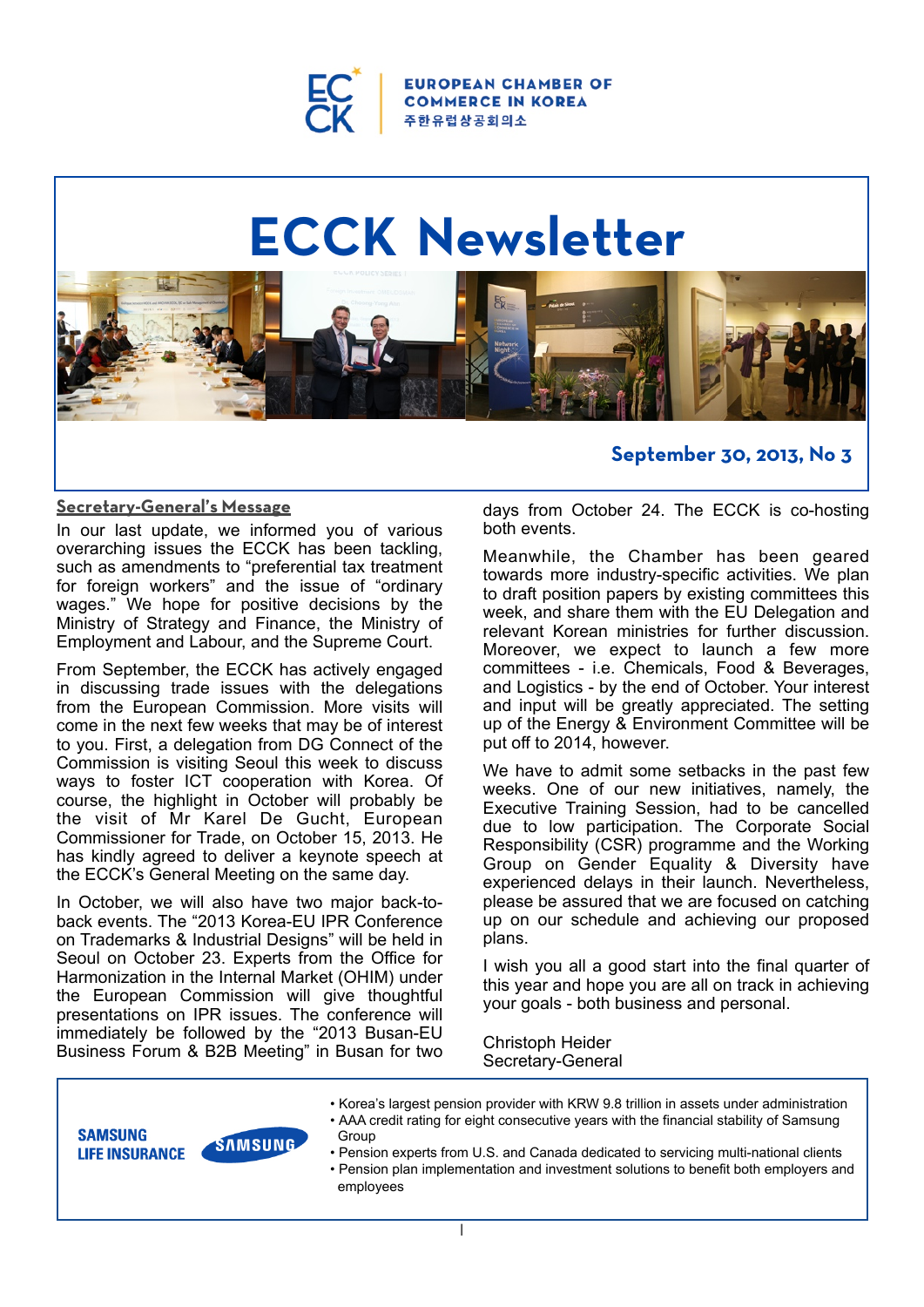

#### **EUROPEAN CHAMBER OF COMMERCE IN KOREA** 주한유럽상공회의소

## **ECCK General Events in September**

*Meeting with the Minister of Environment on K-REACH* 



On September 5, Mr Heider attended a meeting with the Minister of Environment to discuss issues related to K-REACH. The meeting was joined by AmCham, Seoul Japan Club, and business representatives from chemical companies. The new Act proposed by the Korean Government requires all chemical substances to be registered, evaluated, and authorised for market use. Mr Heider and other participants pointed out that the Act might cause significant delay in testing and production, despite its good intention to improve safety. The ECCK will further engage in the discussion through the Chemicals Committee, which will be launched soon.

## *Letter to the Foreign Investment Ombudsman*

The ECCK sent an official letter to the Foreign Investment Ombudsman to deliver common concerns gathered from member companies. Outstanding issues included a pending decision on "ordinary wages" and new amendments to "preferential tax treatment for foreign workers." The ECCK's position was that the inclusion of regular bonuses and other payments in ordinary wages in a retroactive manner would seriously undermine Korea's attractiveness as an investment destination. We also emphasised that regulatory stability is of critical importance and that abrupt changes in tax laws would hurt Korea's credibility.

## *ECCK Policy Luncheon Series Commenced*

The Chamber hosted its first Policy Luncheon Series with Dr Choong-Yong Ahn, Foreign Investment Ombudsman, at Conrad Hotel, Seoul,

on September 24, 2013. Dr Ahn delivered a presentation titled, "FDI Promotion under the Park Geun-hye Administration."



In his welcoming speech, Mr Thilo Halter said, "Although the European business community generally understands the intention of the Korean Government, some of us have fair concerns about the consequences of recent changes in its laws and regulations." Dr Ahn also said that the lack of predictability in the investment environment is detrimental to proactive FDI promotion. He emphasised that an investment climate conducive to sustainable Global Value Chains (GVC) growth would be essential for sustainable economic growth in Korea.

#### *Korea-EU Economic and Trade Issues Meeting*  Mr Heider attended a meeting held by the Korea International Trade Association on September 27. The meeting was convened to better understand Korea's perspective on potential trade issues with Europe. It was a rare opportunity to listen to Korean business representatives on the FTA, their expectations for business cooperation, and interest in the European market. Mr Heider shared valuable insight with researchers, scholars, and a number of CEOs from Korean SMEs. The ECCK will reflect this input in developing and expanding

## **ECCK Committee Activities in September** *CFO Committee*

its service areas.

On September 5, the CFO Committee held its quarterly meeting, "New recruiting methods: How to find the best finance & accounting

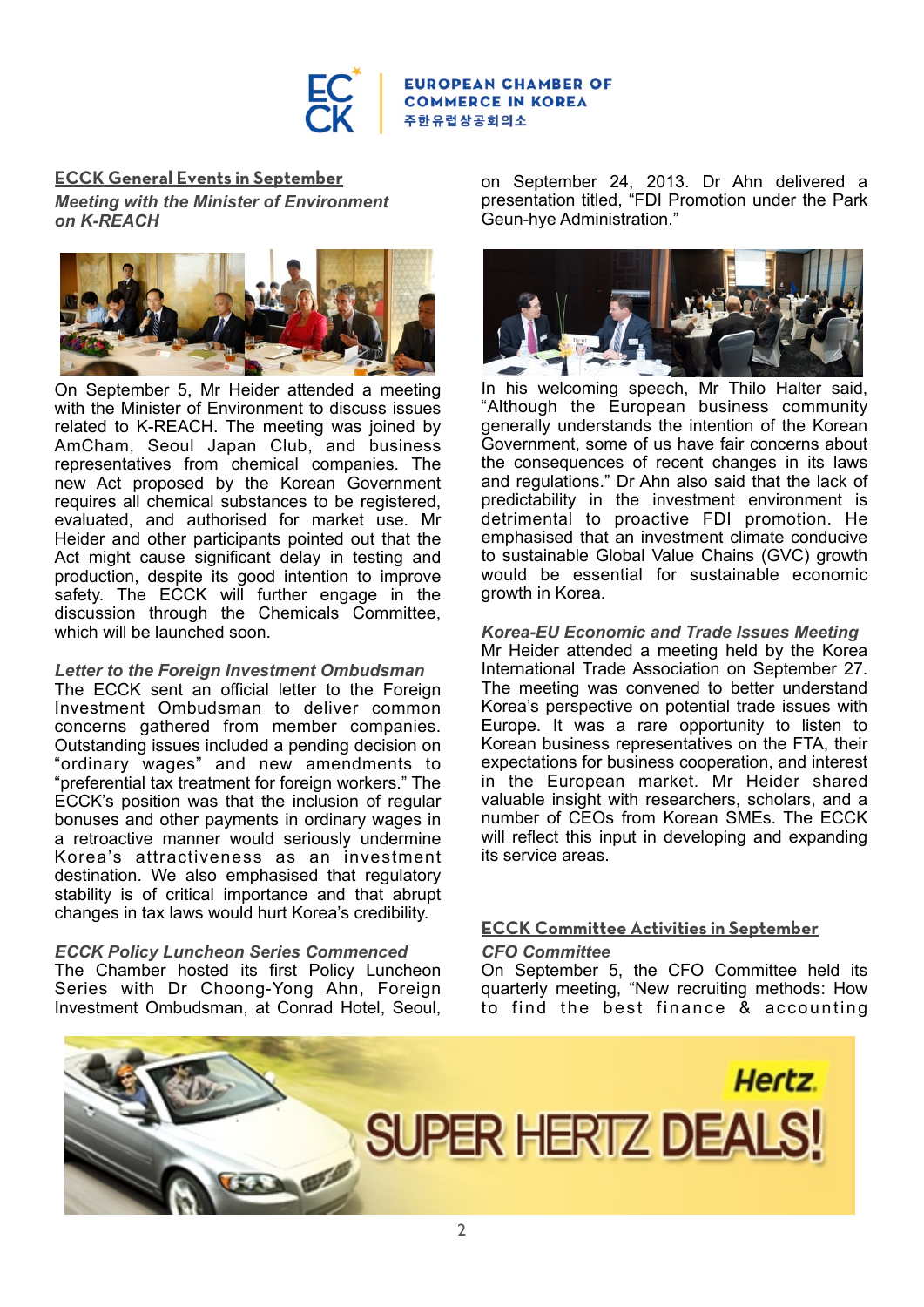

**EUROPEAN CHAMBER OF COMMERCE IN KOREA** 주한유럽상공회의소

professionals". Mr Seung Yong Lee, Managing Director of AppleOne Korea, was invited to speak about recruiting channels and methods. Mr Lee also addressed the advantages and disadvantages of foreign companies in terms of employer attractiveness.

#### *Cosmetics Committee*

The ECCK Cosmetics Committee had a senior group meeting on September 9. Participants discussed market access issues for 2013 with an FTA Working Group meeting ahead. Labelling and advertisement guidelines were the most outstanding issues in the cosmetics sector. The Committee gathered opinions and made proposals regarding the revision to the current guidelines.

#### *Finance Committee*

The ECCK's financial services seminar was held on September 12 under the title, "The Current Status & Implementation of the Foreign Account Tax Compliance Act (FATCA)." The Act, enacted in 2010, requires foreign financial institutions (FFIs) to report to the US IRS on information regarding financial accounts held by US taxpayers or by foreign entities in which US taxpayers hold a substantial ownership interest. Non-compliance may subject FFIs to a 30% withholding tax on US source income. Mr Alan Granwell from DLA Piper's Washington, DC office and Mr Jay Shim from Lee & Ko explained the implementation of the Intergovernmental Agreement (IGA) and how FFIs in other countries are coping with these rules.

#### *Healthcare Committee*

On September 17, the new Healthcare Committee visited the Korea Research-based Pharmaceutical Industry Association (KRPIA), which represents pharmaceutical companies committed to new drug development through R&D. The ECCK and KRPIA discussed recent market access issues and cooperation on pharmaceutical issues.

The Committee also joined a meeting at the EU Delegation with Ms Signe Ratso, Director in DG Trade of the EU Commission, on September 25. Since Ms Ratso is the chair of the Working Group on Pharma and Medical Devices, the meeting provided regulatory updates in preparation for dialogues with the Korean authorities. The ECCK also participated in a joint meeting on pharmaceuticals and medical devices organised by the US Embassy on September 27. Multinational companies based in the EU and the US discussed common market access issues in Korea.

#### *Taxation Committee*

The Taxation Committee held its annual Taxation Conference on September 24 to discuss tax law amendments, most of which are scheduled to take effect from January 1, 2014. Mr Jeremy Everett, Mr Hoon Lee, and Ms Tae Yeon Nam from Kim & Chang gave an overview of the tax policy initiatives under the Park Administration, as well as the latest tax trends affecting foreign companies and individuals in Korea. The Kim & Chang team also addressed recent tax and customs audit issues and their implications for changes to the flat tax rate for foreigners.

#### **Other Activities**

#### *"Grow Together" with KOTRA*

The ECCK and the Korea Trade-Investment Promotion Agency (KOTRA) held a welcoming ceremony for "Grow Together", a group of university student volunteers who take part in CSR activities supported by foreign-invested companies.

If you are interested in sponsoring this programme, please contact Mr Bo Sun Kim at [dsg@ecck.eu](mailto:dsg@ecck.eu) or 02-6261-2702.